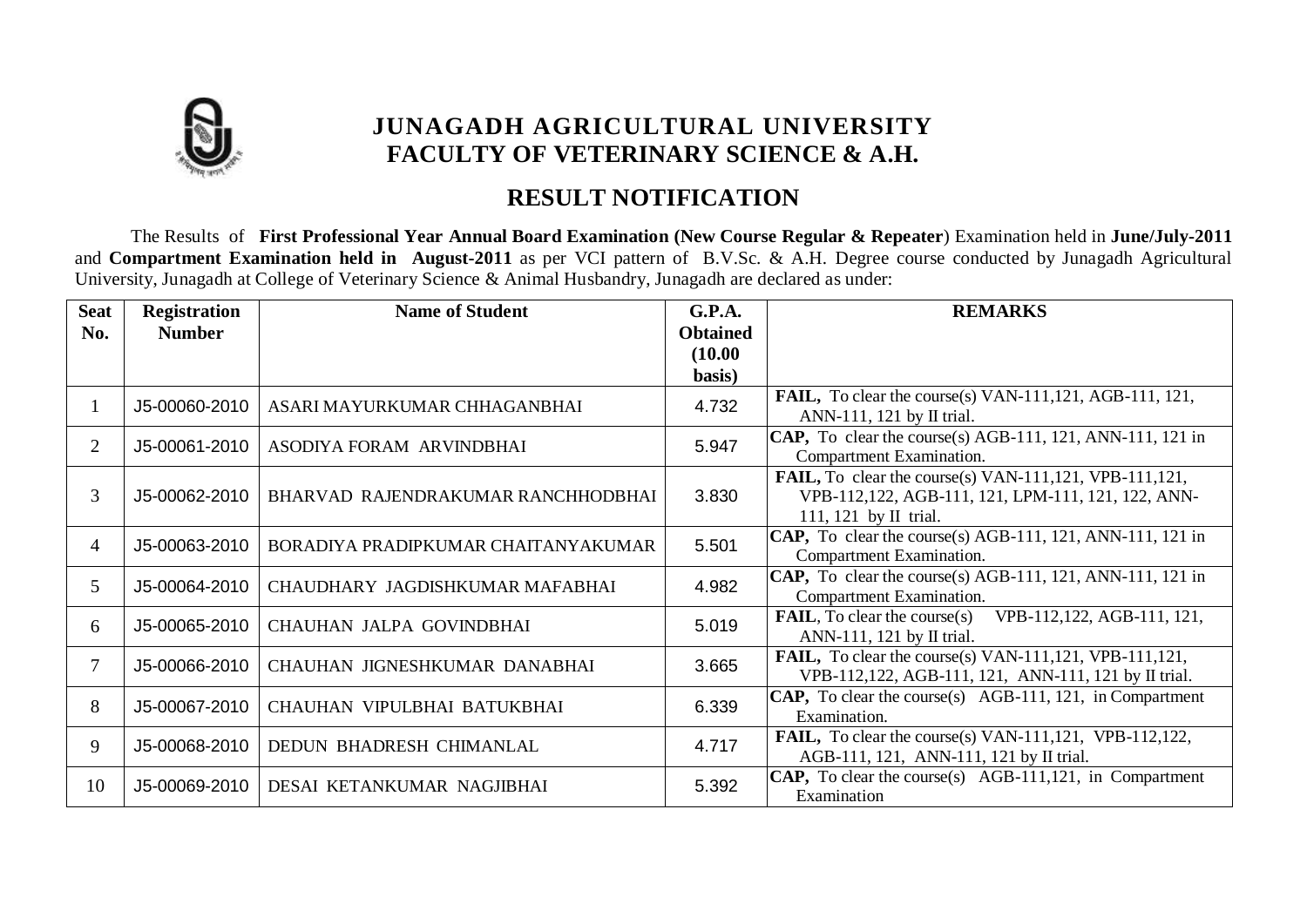| <b>Seat</b> | <b>Registration</b> | <b>Name of Student</b>           | <b>G.P.A.</b>   | <b>REMARKS</b>                                                                                                                        |
|-------------|---------------------|----------------------------------|-----------------|---------------------------------------------------------------------------------------------------------------------------------------|
| No.         | <b>Number</b>       |                                  | <b>Obtained</b> |                                                                                                                                       |
|             |                     |                                  | (10.00)         |                                                                                                                                       |
|             |                     |                                  | basis)          | FAIL, To clear the course(s) VAN-111,121, VPB-111,121,                                                                                |
| 11          | J5-00070-2010       | DHOKIA MEHUL DILIPBHAI           | 4.070           | VPB-112,122, AGB-111, 121, ANN-111, 121 by II trial.                                                                                  |
| 12          | J5-00071-2010       | GALCHAR RAMESH KARSHANBHAI       | 7.657           | <b>PASS</b>                                                                                                                           |
| 13          | J5-00072-2010       | GOSWAMI MANISHGIRI BABUGIRI      | 5.911           | CAP, To clear the course(s) AGB-111, 121, in Compartment<br>Examination.                                                              |
| 14          | J5-00073-2010       | JADAV JAYESH JAYANTILAL          | 6.141           | CAP, To clear the course(s) AGB-111, 121, in Compartment<br>Examination.                                                              |
| 15          | J5-00074-2010       | KESHARIYA DESUR KESURBHAI        | 6.324           | <b>PASS</b>                                                                                                                           |
| 16          | J5-000752010        | KHANT PANKAJKUMAR GOMAJIBHAI     | 4.380           | FAIL, To clear the course(s) VAN-111,121, VPB-111,121,<br>VPB-112,122, AGB-111, 121, ANN-111, 121 by II trial.                        |
| 17          | J5-00076-2010       | KHATARIYA MITHUNKUMAR DEVDANBHAI | 5.742           | <b>CAP,</b> To clear the course(s) ANN-111,121, in Compartment<br>Examination.                                                        |
| 18          | J5-00077-2010       | KOTHARI HIREN ASHOKBHAI          | 4.426           | <b>FAIL,</b> To clear the course(s) VAN-111, 121, AGB-111, 121,<br>ANN-111, 121 by II trial.                                          |
| 19          | J5-00078-2010       | MALVIYA JASMIN ANILBHAI          | 4.938           | FAIL, To clear the course(s) VAN-111,121, VPB-112,122,<br>AGB-111, 121, ANN-111, 121 by II trial.                                     |
| 20          | J5-00079-2010       | MORI NITINKUMAR HARIBHAI         | 4.765           | FAIL, To clear the course(s) VAN-111,121, AGB-111, 121,<br>ANN-111, 121 by II trial.                                                  |
| 21          | J5-00080-2010       | PANDYA SAMIRKUMAR HARSHADRAI     | 5.234           | <b>FAIL,</b> To clear the course(s) VAN-111, 121, AGB-111, 121,<br>ANN-111, 121 by II trial.                                          |
| 22          | J5-00081-2010       | PARMAR CHETNA KARABHAI           | 4.745           | FAIL, To clear the course(s) VAN-111,121, AGB-111, 121,<br>ANN-111, 121 by II trial.                                                  |
| 23          | J5-00082-2010       | PARMAR PRAVINBHAI ANADABHAI      | 3.225           | FAIL, To clear the course(s) VAN-111,121, VPB-111,121,<br>VPB-112,122, AGB-111, 121, LPM-111, 121, 122, ANN-<br>111, 121 by II trial. |
| 24          | J5-00083-2010       | PATEL JEEMI ARVINDBHAI           | 4.663           | FAIL, To clear the course(s) VAN-111,121, AGB-111, 121,<br>ANN-111, 121 by II trial.                                                  |
| 25          | J5-00084-2010       | PATEL JIGAR DALPATBHAI           | 4.623           | <b>FAIL,</b> To clear the course(s) VAN-111,121, AGB-111, 121,<br>ANN-111, 121 by II trial.                                           |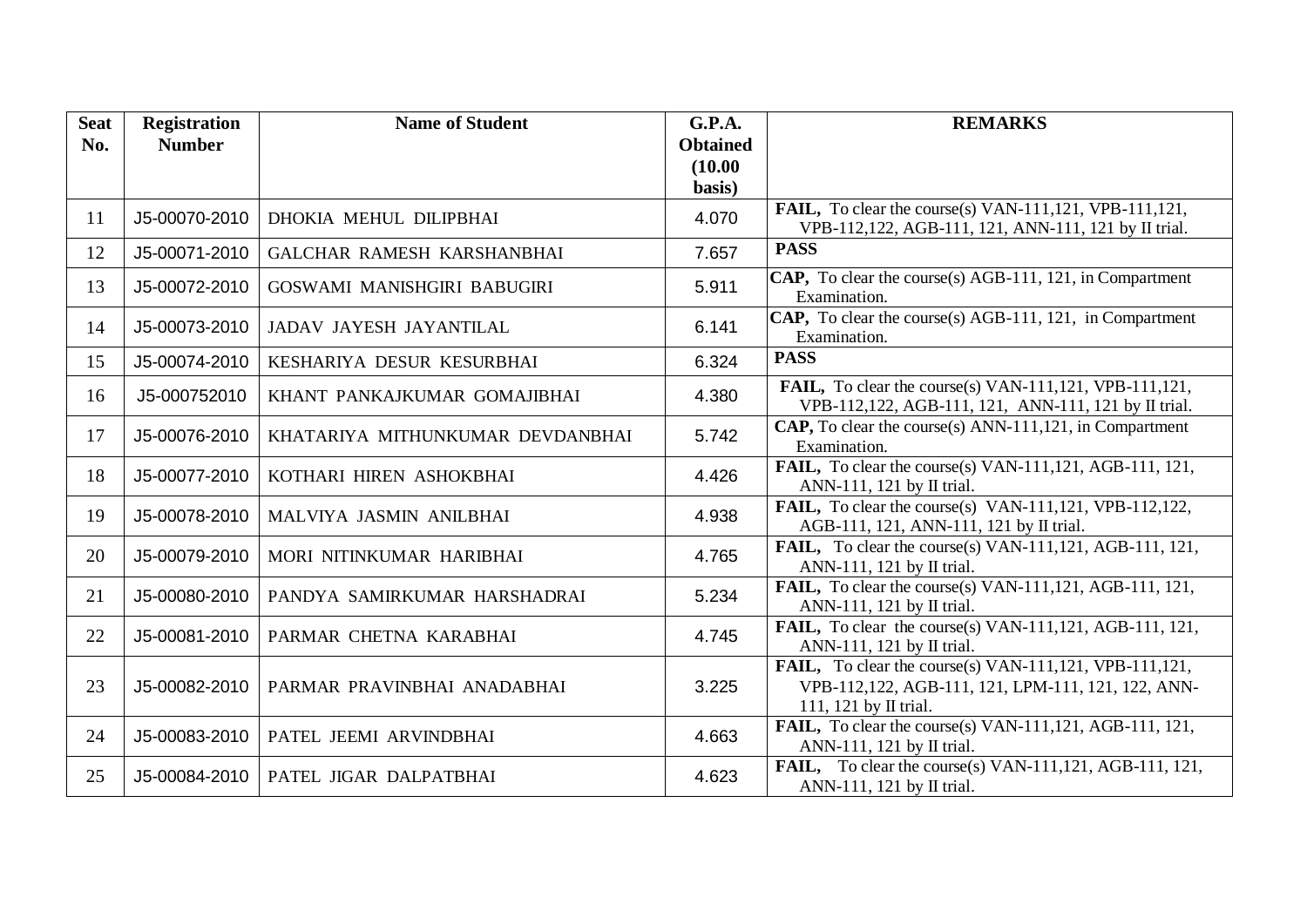| <b>Seat</b>     | <b>Registration</b> | <b>Name of Student</b>                             | <b>G.P.A.</b>   | <b>REMARKS</b>                                                                        |
|-----------------|---------------------|----------------------------------------------------|-----------------|---------------------------------------------------------------------------------------|
| No.             | <b>Number</b>       |                                                    | <b>Obtained</b> |                                                                                       |
|                 |                     |                                                    | (10.00)         |                                                                                       |
|                 |                     |                                                    | basis)          |                                                                                       |
|                 |                     | PIPALIYA JAYDEEP DINESHBHAI                        | 3.850           | FAIL, To clear the course(s) VAN-111,121, VPB-111,121,                                |
| 26              | J5-00085-2010       |                                                    |                 | VPB-112,122, AGB-111, 121, LPM-111, 121, 122, ANN-<br>111, 121 by II trial.           |
|                 |                     |                                                    |                 | <b>FAIL,</b> To clear the course(s) VAN-111,121, VPB-112, 122,                        |
| 27              | J5-00086-2010       | SOLANKI RAJAN SHAILESHBHAI                         | 4.151           | ANN-111, 121, AGB-111, 121 by II trial.                                               |
| 28              | J5-00087-2010       | SOLANKI VIPUL LAKHAMANBHAI                         | 6.242           | <b>PASS</b>                                                                           |
| 29              | J5-00088-2010       | TANK JATIN KISHORBHAI                              | 6.119           | <b>PASS</b>                                                                           |
|                 |                     |                                                    |                 | <b>FAIL,</b> To clear the course(s) VAN-111,121, VPB-111,121,                         |
| 30              | J5-00089-2010       | VALA JAYDEEP GAURANGBHAI                           | 3.191           | VPB-112,122, AGB-111, 121, LPM-111, 121, 122, ANN-                                    |
|                 |                     |                                                    |                 | 111, 121 by II trial.                                                                 |
|                 | <b>REPEATER</b>     |                                                    |                 |                                                                                       |
| 31              | J5-00041-2009       | GHOGHARI HITESHKUMAR NAROTAMBHAI                   | 5.028           | FAIL, To clear the course(s) VPB-112,122, AGB-111, 121,<br>ANN-111, 121 by III trial. |
| 32              | J5-00050-2009       | PADHER RADHABEN RAMUBHAI                           | 6.154           | <b>PASS</b>                                                                           |
| 33              | J5-00051-2009       | PANDAVADARA CHANDANIBEN NAJABHAI                   | 6.242           | <b>PASS</b>                                                                           |
| 34              | J5-00053-2009       | PATEL RAHULKUMAR KANUBHAI                          | 6.464           | <b>PASS</b>                                                                           |
| 35              | J5-00057-2009       | SOLANKI VIJAYKUMAR BHAGVANBHAI                     | 5.492           | CAP, To clear the course(s) AGB-111, 121, ANN-111, 121 in<br>Compartment Examination. |
|                 |                     | <b>Compartment Examination held in August-2011</b> |                 |                                                                                       |
| $\overline{2}$  | J5-00061-2010       | ASODIYA FORAM ARVINDBHAI                           | 6.196           | <b>FAIL,</b> To clear the course(s) AGB-111, 121 By II trial                          |
| $\overline{4}$  | J5-00063-2010       | BORADIYA PRADIPKUMAR CHAITANYAKUMAR                | 5.844           | FAIL, To clear the course(s) AGB-111, 121 By II trial.                                |
|                 |                     |                                                    |                 |                                                                                       |
| $5\overline{)}$ | J5-00064-2010       | CHAUDHARY JAGDISHKUMAR MAFABHAI                    | 5.618           | <b>PASS</b>                                                                           |
| 8               | J5-00067-2010       | CHAUHAN VIPULBHAI BATUKBHAI                        | 6.481           | <b>PASS</b>                                                                           |
| 10              | J5-00069-2010       | DESAI KETANKUMAR NAGJIBHAI                         | 5.733           | <b>PASS</b>                                                                           |
| 13              | J5-00072-2010       | GOSWAMI MANISHGIRI BABUGIRI                        | 5.960           | <b>PASS</b>                                                                           |
| 14              | J5-00073-2010       | JADAV JAYESH JAYANTILAL                            | 6.407           | <b>PASS</b>                                                                           |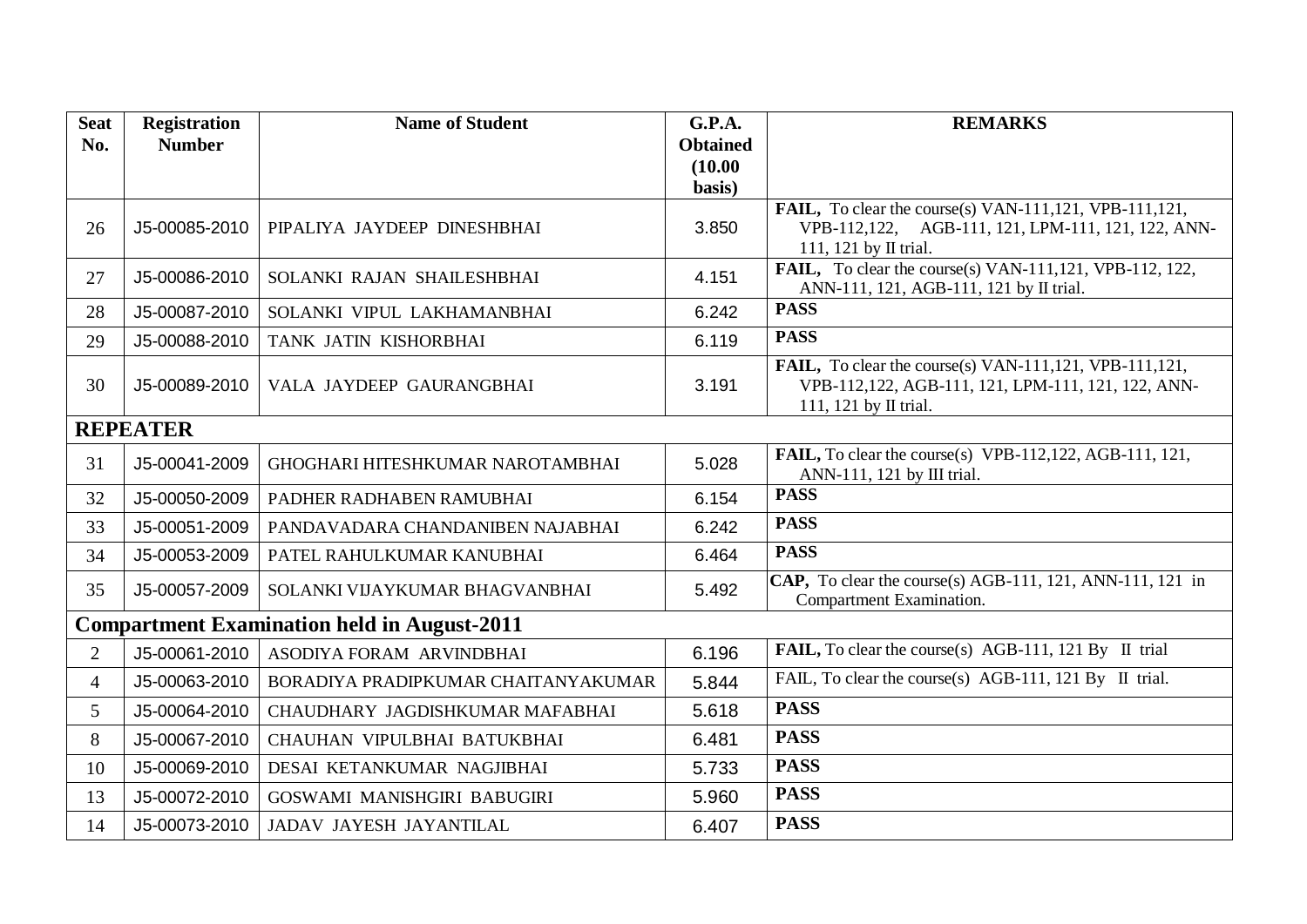| <b>Seat</b> | <b>Registration</b> | <b>Name of Student</b>           | G.P.A.          | <b>REMARKS</b>                                                 |
|-------------|---------------------|----------------------------------|-----------------|----------------------------------------------------------------|
| No.         | <b>Number</b>       |                                  | <b>Obtained</b> |                                                                |
|             |                     |                                  | (10.00)         |                                                                |
|             |                     |                                  | basis)          |                                                                |
| 17          | J5-00076-2010       | KHATARIYA MITHUNKUMAR DEVDANBHAI | 6.008           | <b>PASS</b>                                                    |
| 35          | $J5-00057-2009$     | SOLANKI VIJAYKUMAR BHAGVANBHAI   | 5.872           | <b>FAIL,</b> To clear the course(s) AGB-111, 121 By III trial. |

No. JAU / REG / EXAM / T-6/5216-18/2011 **REGISTRAR** Date: 21/09/2011.

### **Copy f.w.cs. to :**

1. The Principal &, Dean, College of Veterinary Science & A.H.,JAU.,Junagadh.

2. The Director of Students' Welfare, JAU, Junagadh.

3. Table- 4 of this branch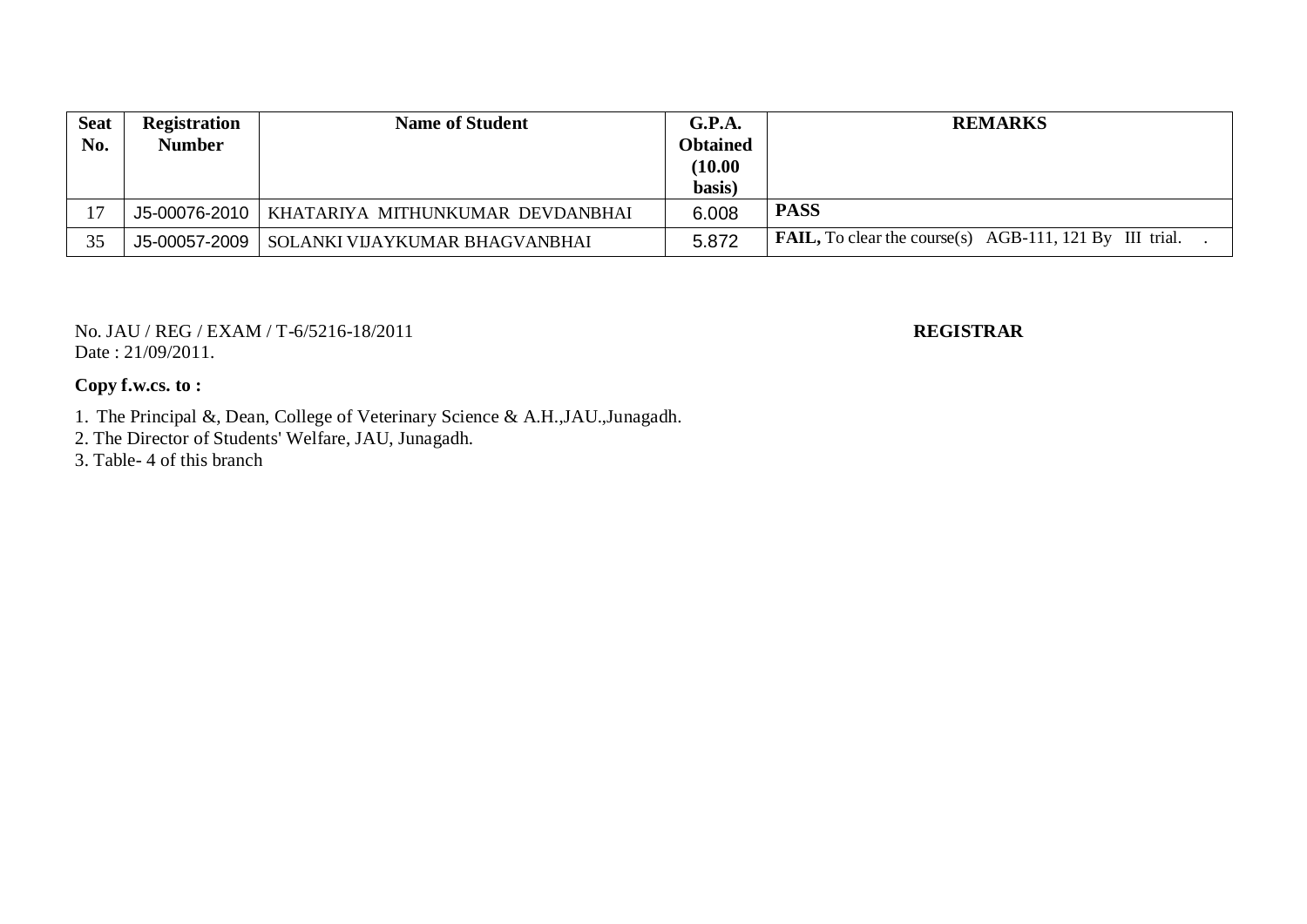

## **RESULT NOTIFICATION**

The Results of **Second Professional Year Annual Board Examination (New Course-Regular**) Examination held in **June/July-2011** and **Compartment Examination held in August-2011** as per VCI pattern of B.V.Sc. & A.H. Degree course conducted by Junagadh Agricultural University, Junagadh at college of Veterinary Science & Animal Husbandry, Junagadh are declared as under.

| <b>Seat</b>    | <b>Registration</b> | <b>Name of Student</b>                | G.P.A.                  | <b>REMARKS</b>                                                                   |
|----------------|---------------------|---------------------------------------|-------------------------|----------------------------------------------------------------------------------|
| No.            | <b>Number</b>       |                                       | <b>Obtained</b>         |                                                                                  |
|                |                     |                                       | $(10.00 \text{ basis})$ |                                                                                  |
| 1              | J5-00031-2009       | AMBALIYA VISHNU DEVASHIBHAI           | 7.021                   | <b>PASS</b>                                                                      |
| $\overline{2}$ | J5-00032-2009       | <b>BARAD ANKUR KESHARBHAI</b>         | 6.122                   | <b>PASS</b>                                                                      |
| $\overline{3}$ | J5-00033-2009       | <b>BARAD NITINKUMAR ABHABHAI</b>      | 5.512                   | <b>CAP,</b> To clear the course(s) ANN-II, VPA-I in Compartment<br>Examination   |
| $\overline{4}$ | J5-00034-2009       | BHARWAD ARUNBHAI MOHANBHAI            | 6.762                   | <b>PASS</b>                                                                      |
| 5              | J5-00035-2009       | <b>BHOOT ASHOKKUMAR NATHABHAI</b>     | 5.531                   | <b>CAP,</b> To clear the course(s) VPA-I in Compartment<br>Examination           |
| 6              | J5-00036-2009       | BILWAL AVINASHKUMAR KAMJIBHAI         | 6.208                   | <b>CAP,</b> To clear the course(s) AGB-II in Compartment<br>Examination          |
| 7              | J5-00037-2009       | CHATRABHUJI BRINDA BIPINBHAI          | 4.963                   | FAIL, To clear the course(s) VPA-I, VPP-I, AGB-II, ANN-II<br>by II trial.        |
| 8              | J5-00038-2009       | <b>CHAUHAN PRAVINSINH ABHESINH</b>    | 5.584                   | <b>CAP,</b> To clear the course(s) ANN-II, VPA-I in Compartment<br>Examination   |
| 9              | J5-00039-2009       | DOBARIYA KALPESHKUMAR MANSHUKHBHAI    | 5.459                   | FAIL, To clear the course(s) VPA-I, AGB-II, ANN-II by II<br>trial.               |
| 10             | J5-00040-2009       | DODIYA PIYUSHKUMAR GATURBHAI          | 6.372                   | <b>PASS</b>                                                                      |
| 11             | J5-00042-2009       | GOHEL RAHULKUMAR HARSUKHBHAI          | 5.136                   | <b>FAIL,</b> To clear the course(s) VPA-I, VPP-I, AGB-II, ANN-II<br>by II trial. |
| 12             | J5-00043-2009       | <b>JHALA VISHVARAJSINH RAMDEVSINH</b> | 6.254                   | <b>PASS</b>                                                                      |
| 13             | J5-00044-2009       | <b>JIVANI HETALBEN MANSUKHBHAI</b>    | 6.258                   | <b>PASS</b>                                                                      |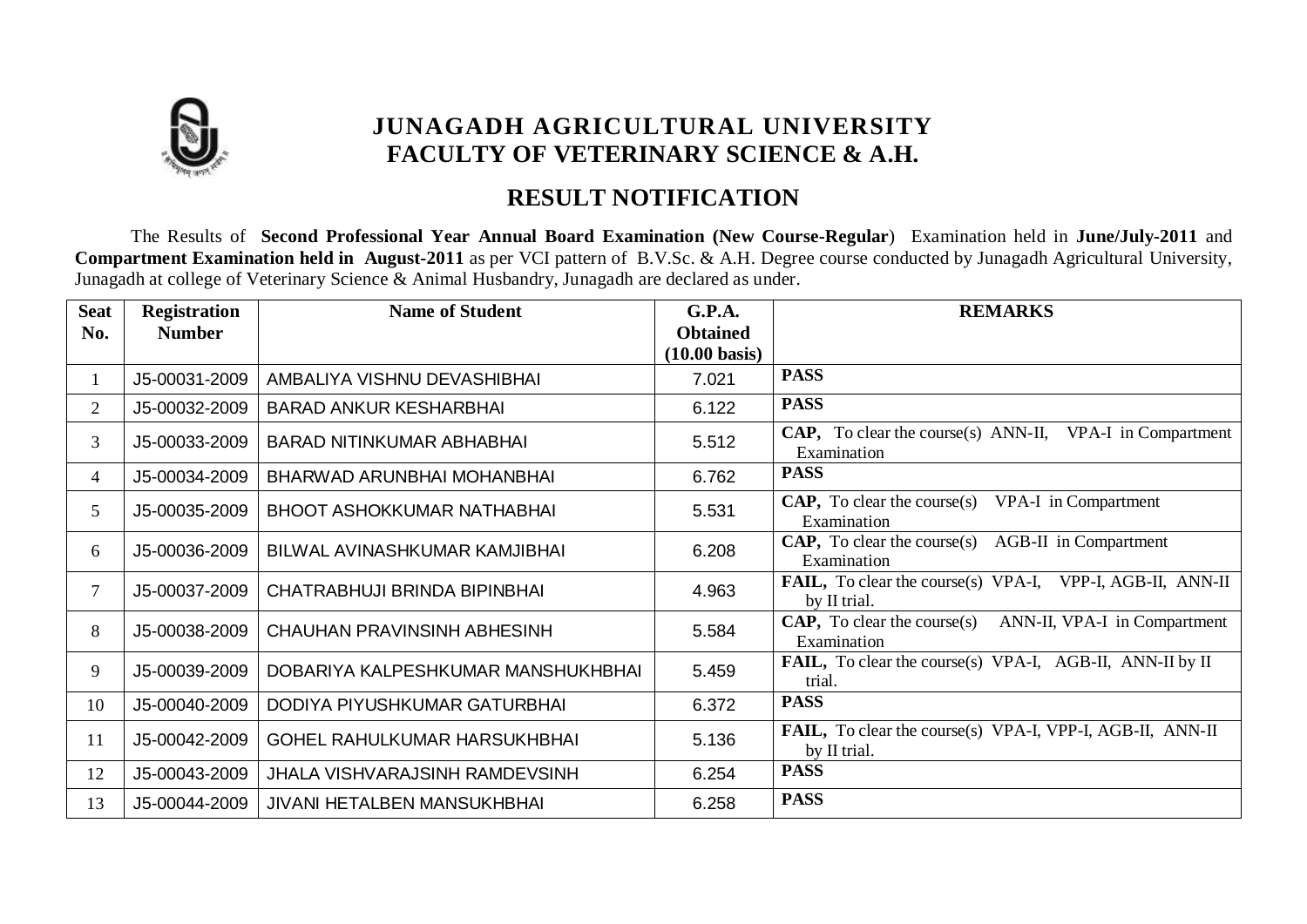| <b>Seat</b> | <b>Registration</b> | <b>Name of Student</b>                             | G.P.A.                  | <b>REMARKS</b>                                                                     |
|-------------|---------------------|----------------------------------------------------|-------------------------|------------------------------------------------------------------------------------|
| No.         | <b>Number</b>       |                                                    | <b>Obtained</b>         |                                                                                    |
|             |                     |                                                    | $(10.00 \text{ basis})$ |                                                                                    |
| 14          | J5-00045-2009       | KARETHA HETALBEN BHIKHALAL                         | 5.988                   | <b>PASS</b>                                                                        |
| 15          | J5-00046-2009       | KOTADIYA CHINTU RAMESHBHAI                         | 7.124                   | <b>PASS</b>                                                                        |
| 16          | J5-00048-2009       | <b>MER DIPAK RAMJIBHAI</b>                         | 7.113                   | <b>PASS</b>                                                                        |
| 17          | J5-00049-2009       | NINAMA JIGISHA DEEPSINH                            | 5.436                   | VPP-I, VPA-I in Compartment<br>CAP, To clear the course(s)<br>Examination          |
| 18          | J5-00052-2009       | PARMAR MILANKUMAR KANJIBHAI                        | 6.667                   | ANN-II, in Compartment<br>CAP, To clear the course(s)<br>Examination               |
| 19          | J5-00054-2009       | RABARI SENDHABHAI GANDABHAI                        | 7.048                   | <b>PASS</b>                                                                        |
| 20          | J5-00055-2009       | RAVAL SAURABHKUMAR RAMESHCHANDRA                   | 5.481                   | FAIL, To clear the course(s) VPA-I, AGB-II, ANN-II by II<br>trial.                 |
| 21          | J5-00056-2009       | <b>SAMA AYUB ISUBBHAI</b>                          | 5.995                   | <b>CAP,</b> To clear the course(s) ANN-II, in Compartment<br>Examination           |
| 22          | J5-00058-2009       | VANIYA RAHULKUMAR PRAVINBHAI                       | 5.261                   | FAIL, To clear the course(s) VPA-I, AGB-II, ANN-II by II<br>trial                  |
| 23          | J5-00059-2009       | <b>VEKARIYA SHRADDHABEN JERAMBHAI</b>              | 6.714                   | <b>PASS</b>                                                                        |
| 24          | 02-00316-2008       | <b>RAM DIGVIJAY HAMIRBHAI</b>                      | 5.717                   | CAP, To clear the course(s)<br>VPA-I, AGB-II, in<br><b>Compartment Examination</b> |
|             |                     | <b>Compartment Examination held in August-2011</b> |                         |                                                                                    |
| 3           | J5-00033-2009       | <b>BARAD NITINKUMAR ABHABHAI</b>                   | 6.026                   | <b>PASS</b>                                                                        |
| 5           | J5-00035-2009       | <b>BHOOT ASHOKKUMAR NATHABHAI</b>                  | 5.743                   | <b>PASS</b>                                                                        |
| 6           | J5-00036-2009       | BILWAL AVINASHKUMAR KAMJIBHAI                      | 6.264                   | <b>PASS</b>                                                                        |
| 8           | J5-00038-2009       | <b>CHAUHAN PRAVINSINH ABHESINH</b>                 | 5.856                   | <b>PASS</b>                                                                        |
| 17          | J5-00049-2009       | NINAMA JIGISHA DEEPSINH                            | 5.949                   | <b>PASS</b>                                                                        |
| 18          | J5-00052-2009       | PARMAR MILANKUMAR KANJIBHAI                        | 6.893                   | <b>PASS</b>                                                                        |
| 21          | J5-00056-2009       | <b>SAMA AYUB ISUBBHAI</b>                          | 6.146                   | <b>PASS</b>                                                                        |
| 24          | 02-00316-2008       | RAM DIGVIJAY HAMIRBHAI                             | 6.161                   | <b>PASS</b>                                                                        |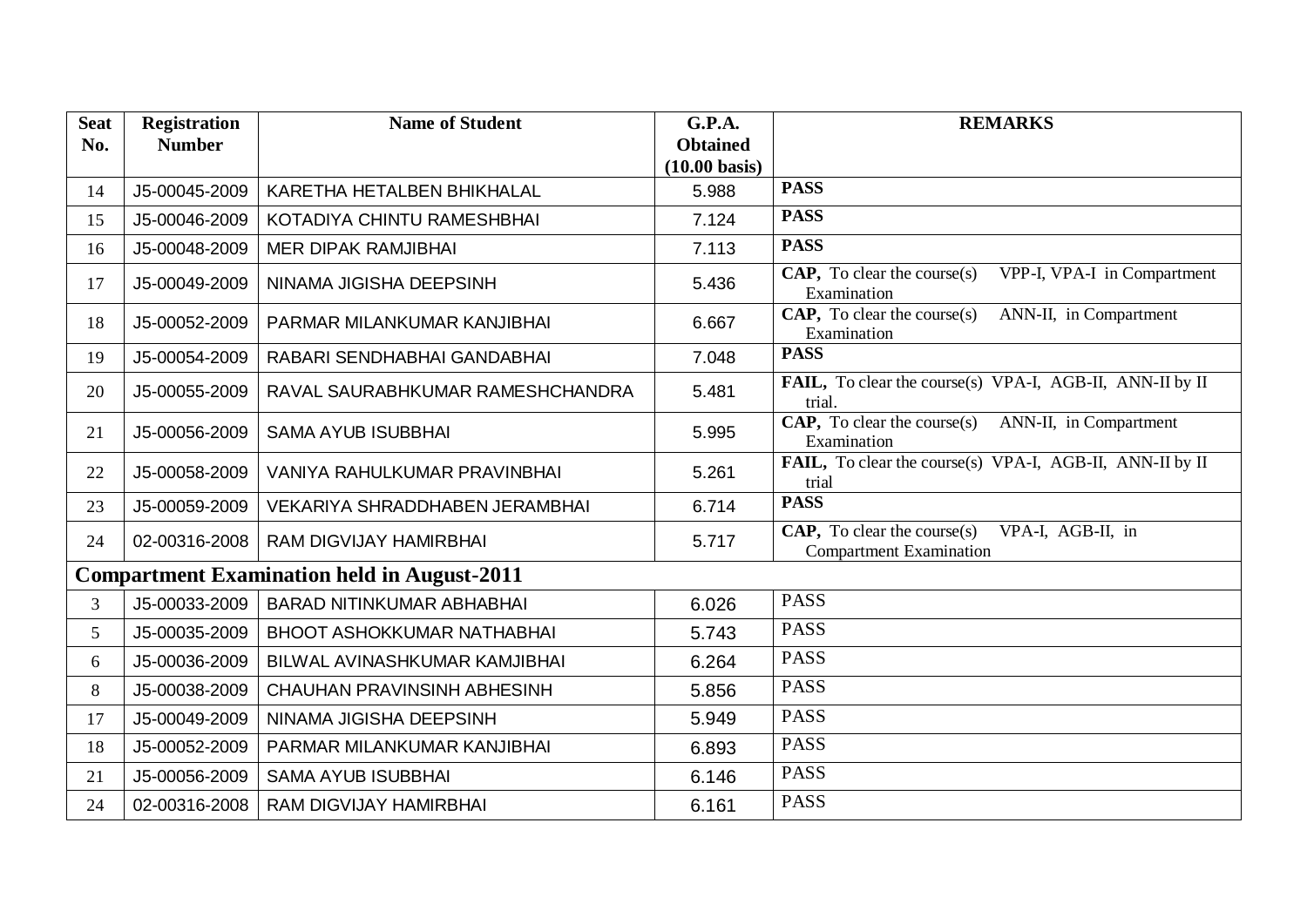No. JAU / REG / EXAM / T-6/5219-21/2011 **REGISTRAR** Date : 21/09/2011.

### **Copy f.w.cs. to :**

- 1. The Principal & Dean, College of Veterinary Science & A.H.,JAU.,Junagadh.
- 2. The Director of Students' Welfare, JAU, Junagadh.
- 3. Table- 4 of this branch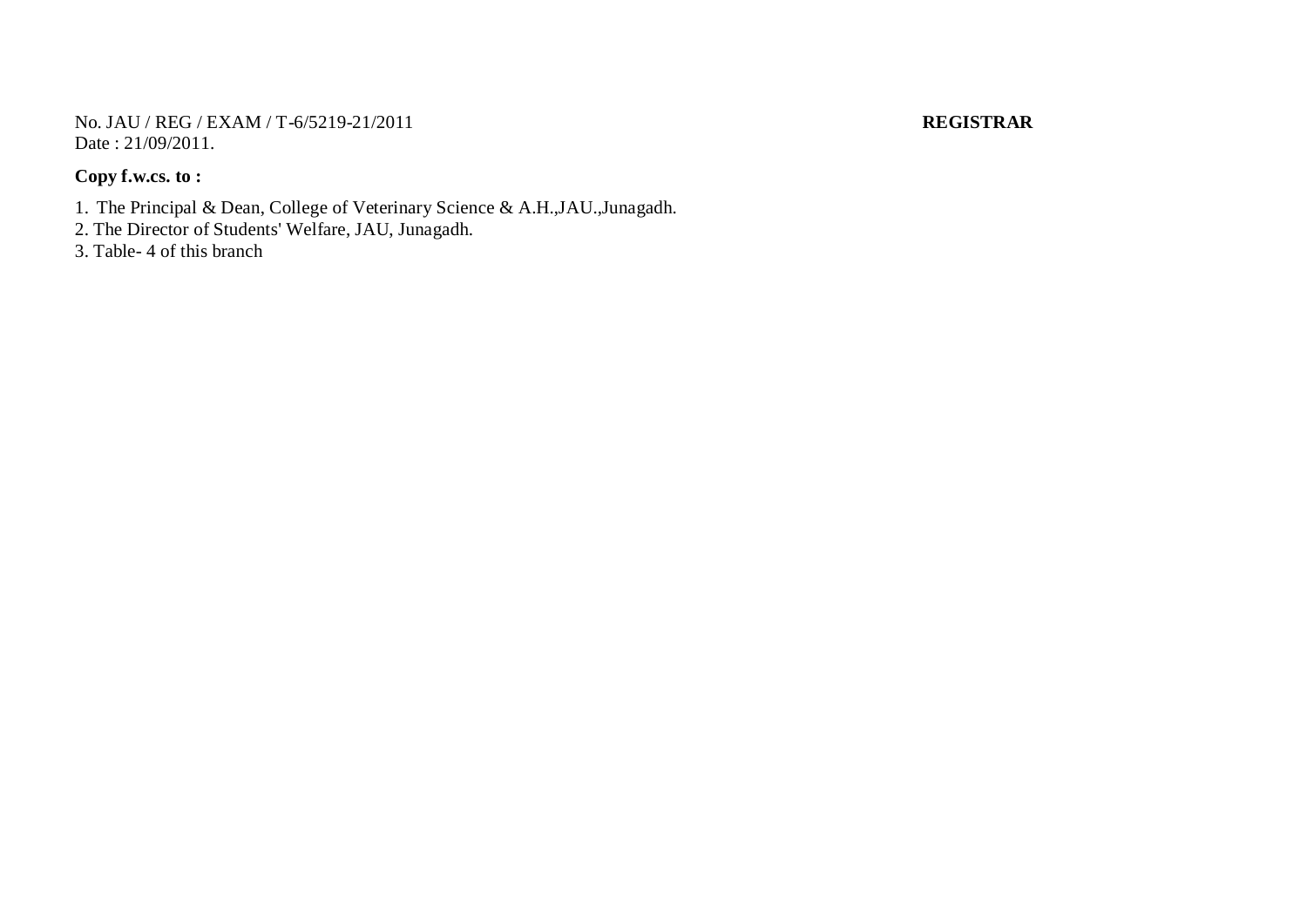

## **RESULT NOTIFICATION**

The Results of **Second Professional Year Annual Board Examination (Old Course -Regular & Repeater**) Examination held in **June/July-2011** and **Compartment Examination held in August-2011** as per VCI pattern of B.V.Sc. & A.H. Degree Course conducted by Junagadh Agricultural University, Junagadh at College of Veterinary Science & Animal Husbandry, Junagadh are declared as under:

| <b>Seat</b>    | <b>Registration</b> | <b>Name of Student</b>          | G.P.A.                     | <b>REMARKS</b>                                                                                |
|----------------|---------------------|---------------------------------|----------------------------|-----------------------------------------------------------------------------------------------|
| No.            | <b>Number</b>       |                                 | <b>Obtained</b><br>(10.00) |                                                                                               |
|                |                     |                                 | basis)                     |                                                                                               |
| $\mathbf{1}$   | J5-00001-2008       | AMIN NIRAVKUMAR RAMANBHAI       | 6.75                       | <b>PASS</b>                                                                                   |
| 2              | J5-00005-2008       | DANGERA NILESH VERSHI           | 7.10                       | <b>PASS</b>                                                                                   |
| $\mathfrak{Z}$ | J5-00007-2008       | GAMETI KANAKSINH SURESHKUMAR    | 6.39                       | <b>PASS</b>                                                                                   |
| $\overline{4}$ | J5-00009-2008       | GOHIL KISHORSINH MAKHUBHA       | 6.09                       | CAP, To Clear the course(s) ANN-211, 212, 221,<br>222 by II trial in Compartment Examination. |
| $5^{\circ}$    | J5-00010-2008       | JAYSWAL RAVIKUMAR BHIKHALAL     | 5.57                       | FAIL, To clear the course(s) ANN-211, 212, 221,<br>222, VPA-211, 221 by II trial.             |
| 6              | J5-00015-2008       | PARMAR JAMSANGBHAI MAVSHANGBHAI | 7.07                       | PASS.                                                                                         |
| $\tau$         | J5-00019-2008       | PATEL DIVYANTKUMAR DINESHBHAI   | 6.09                       | CAP, To Clear the course(s) ANN-211, 212, 221,<br>222 by II trial in Compartment Examination. |
| 8              | J5-00020-2008       | PATEL SURESHKUMAR MADHAJI       | 6.64                       | CAP, To Clear the course(s) ANN-211, 212, 221,<br>222 by II trial in Compartment Examination. |
| 9              | J5-00024-2008       | SINDHAL DIPESHKUMAR LAKHANBHAI  | 6.64                       | <b>PASS</b>                                                                                   |
| 10             | J5-00025-2008       | SOLANKI KAMLESH PUNABHAI        | 7.30                       | <b>PASS</b>                                                                                   |
| 11             | J5-00028-2008       | TERAIYA PANKAJKUMAR KESHUBHAI   | 6.40                       | CAP, To Clear the course(s) ANN-211, 212, 221,<br>222 by II trial in Compartment Examination. |
| 12             | J5-00029-2008       | VAGHELA DHAVALKUMAR VALJIBHAI   | 7.20                       | <b>PASS</b>                                                                                   |
| 13             | J5-00030-2008       | VAJA VIRAMBHAI BHAGVANBHAI      | 7.04                       | <b>PASS</b>                                                                                   |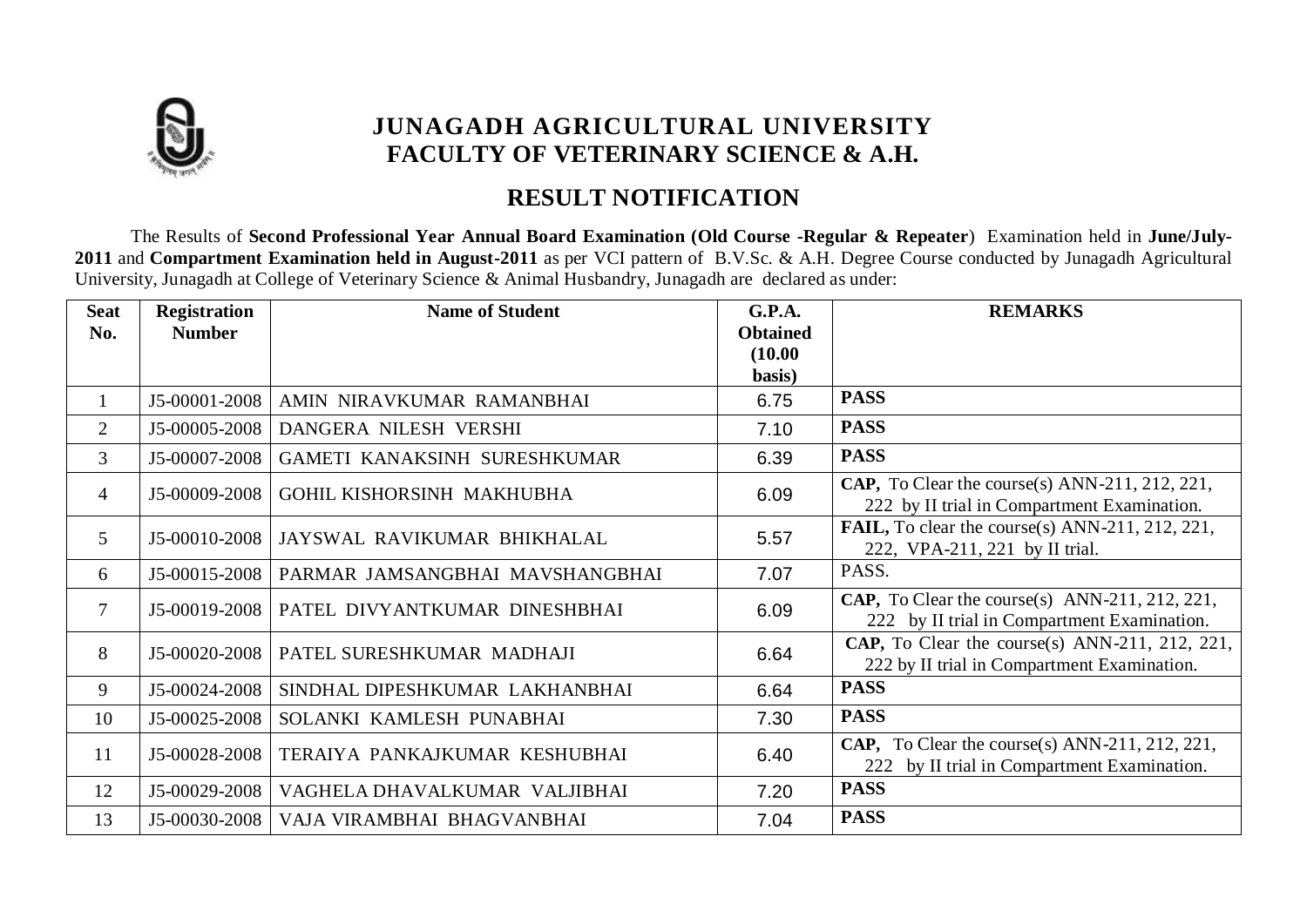| <b>Seat</b><br>No. | <b>Registration</b><br><b>Number</b>               | <b>Name of Student</b>        | G.P.A.<br><b>Obtained</b><br>(10.00)<br>basis) | <b>REMARKS</b>                                                                                 |  |  |
|--------------------|----------------------------------------------------|-------------------------------|------------------------------------------------|------------------------------------------------------------------------------------------------|--|--|
| 14                 | 02-66-2005                                         | CHANDISH VIJAYBHAI JIVRAJBHAI | 5.40                                           | CAP, To Clear the course(s) ANN-211, 212, 221,<br>222 by III trial in Compartment Examination. |  |  |
|                    |                                                    |                               |                                                |                                                                                                |  |  |
|                    | <b>Compartment Examination held in August-2011</b> |                               |                                                |                                                                                                |  |  |
| $\overline{4}$     | J5-00009-2008                                      | GOHIL KISHORSINH MAKHUBHA     | 6.19                                           | <b>PASS</b>                                                                                    |  |  |
| 7                  | J5-00019-2008                                      | PATEL DIVYANTKUMAR DINESHBHAI | 6.35                                           | <b>PASS</b>                                                                                    |  |  |
| 8                  | J5-00020-2008                                      | PATEL SURESHKUMAR MADHAJI     | 6.79                                           | <b>PASS</b>                                                                                    |  |  |
| 11                 | J5-00028-2008                                      | TERAIYA PANKAJKUMAR KESHUBHAI | 6.60                                           | <b>PASS</b>                                                                                    |  |  |
| 14                 | 02-66-2005                                         | CHANDISH VIJAYBHAI JIVRAJBHAI | 5.64                                           | <b>PASS</b>                                                                                    |  |  |

No. JAU / REG / EXAM / T-6/5222-24/2011 **REGISTRAR** Date: 21/09/2011.

### **Copy f.w.cs. to :**

1. The Principal & Dean, College of Veterinary Science & A.H.,JAU.,Junagadh.

2. The Director of Students' Welfare, JAU, Junagadh.

3. Table- 4 of this branch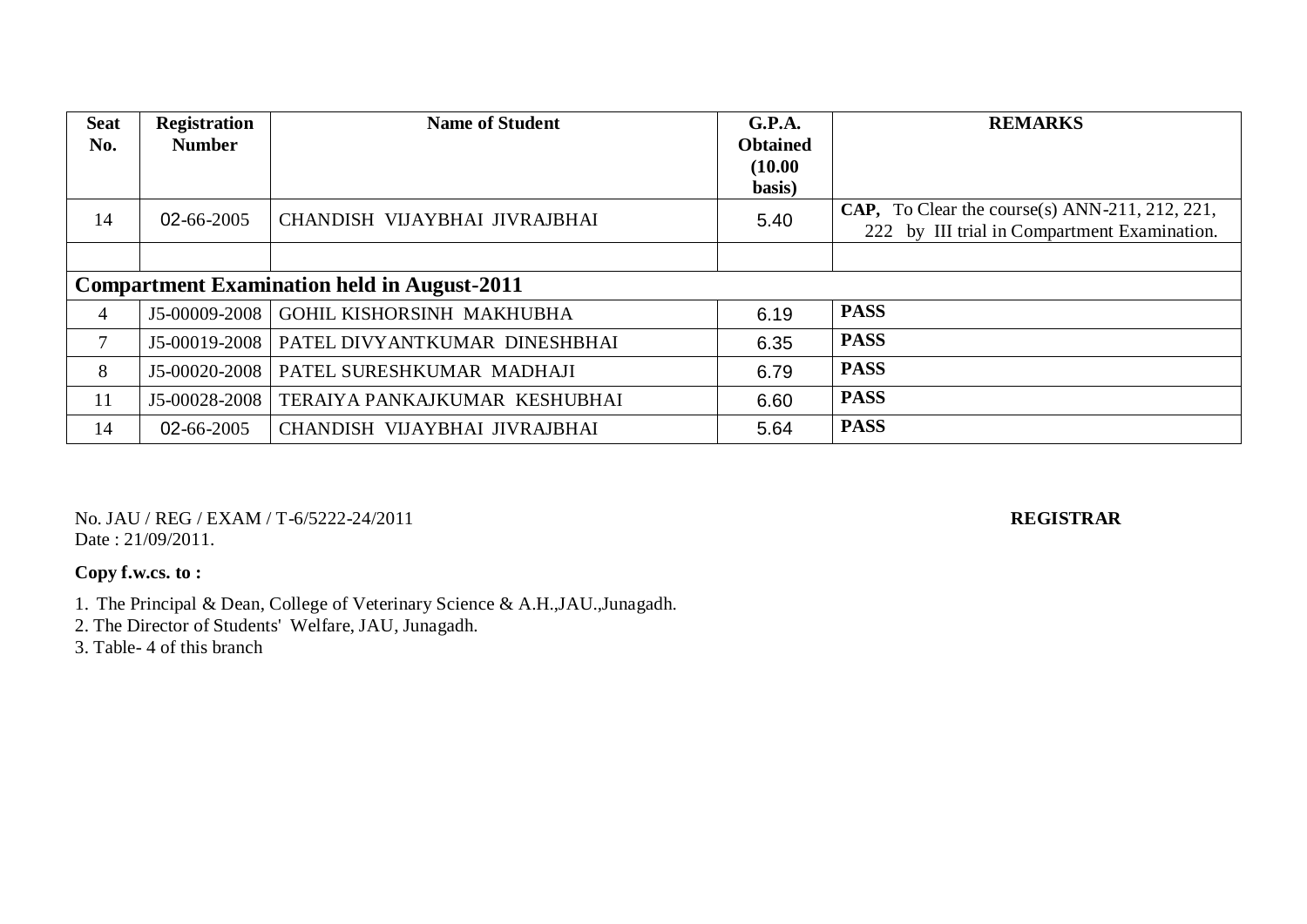

## **RESULT NOTIFICATION**

The Results of **Third Professional Year Annual Board Examination (Old Course Regular**) Examination held in **June/July-2011** and **Compartment Examination held in August-2011** as per VCI pattern of B.V.Sc. & A.H. Degree course conducted by Junagadh Agricultural University, Junagadh at College of Veterinary Science & Animal Husbandry, Junagadh are declared as under:

| <b>Seat</b><br>No. | <b>Registration</b><br><b>Number</b> | <b>Name of Student</b>                             | G.P.A.<br><b>Obtained</b> | <b>REMARKS</b>                                                                             |
|--------------------|--------------------------------------|----------------------------------------------------|---------------------------|--------------------------------------------------------------------------------------------|
|                    |                                      |                                                    | $(10.00 \text{ basis})$   |                                                                                            |
| 1                  | J5-00003-2008                        | <b>BHOJANI RAKESH JAGDISHBHAI</b>                  | 7.80                      | <b>PASS</b>                                                                                |
| 2                  | J5-00004-2008                        | <b>BLOCH RAMEEZ KADARBHAI</b>                      | 7.32                      | <b>PASS</b>                                                                                |
| 3                  | J5-00011-2008                        | MORI ROHITSINH BALUBHAI                            | 7.36                      | <b>PASS</b>                                                                                |
| 4                  | J5-00012-2008                        | NIMAVAT VIPUL RAMESHBHAI                           | 8.06                      | <b>PASS</b>                                                                                |
| 5                  | J5-00013-2008                        | ODEDARA MAYUR HARDASBHAI                           | 7.39                      | <b>PASS</b>                                                                                |
| 6                  | J5-00014-2008                        | PADHERIYA HIRENKUMAR MUKESHBHAI                    | 7.38                      | <b>PASS</b>                                                                                |
| $\overline{7}$     | J5-00016-2008                        | PARMAR KAPILKUMAR PRAVINBHAI                       | 7.68                      | <b>PASS</b>                                                                                |
| 8                  | J5-00017-2008                        | PARMAR KIRANKUMAR HEMABHAI                         | 7.80                      | <b>PASS</b>                                                                                |
| 9                  | J5-00022-2008                        | SARADIYA SURESHBHAI MAVJIBHAI                      | 7.49                      | <b>PASS</b>                                                                                |
| 10                 | J5-00023-2008                        | SHAH TRUSHENKUMAR MAGANLAL                         | 8.09                      | <b>PASS</b>                                                                                |
| 11                 | J5-00026-2008                        | SOLANKI RAJIV JAGDISHBHAI                          | 7.78                      | <b>PASS</b>                                                                                |
| 12                 | 02-00217-2007                        | MURABIYA KUSHANG KIRITKUMAR                        | 6.40                      | <b>CAP,</b> To Clear the course(s) VPP-311, 321 by II trial in<br>Compartment Examination. |
|                    |                                      | <b>Compartment Examination held in August-2011</b> |                           |                                                                                            |
| 12                 | 02-00217-2007                        | MURABIYA KUSHANG KIRITKUMAR                        | 6.46                      | <b>PASS</b>                                                                                |

No. JAU / REG / EXAM / T-6/5225-27/2011